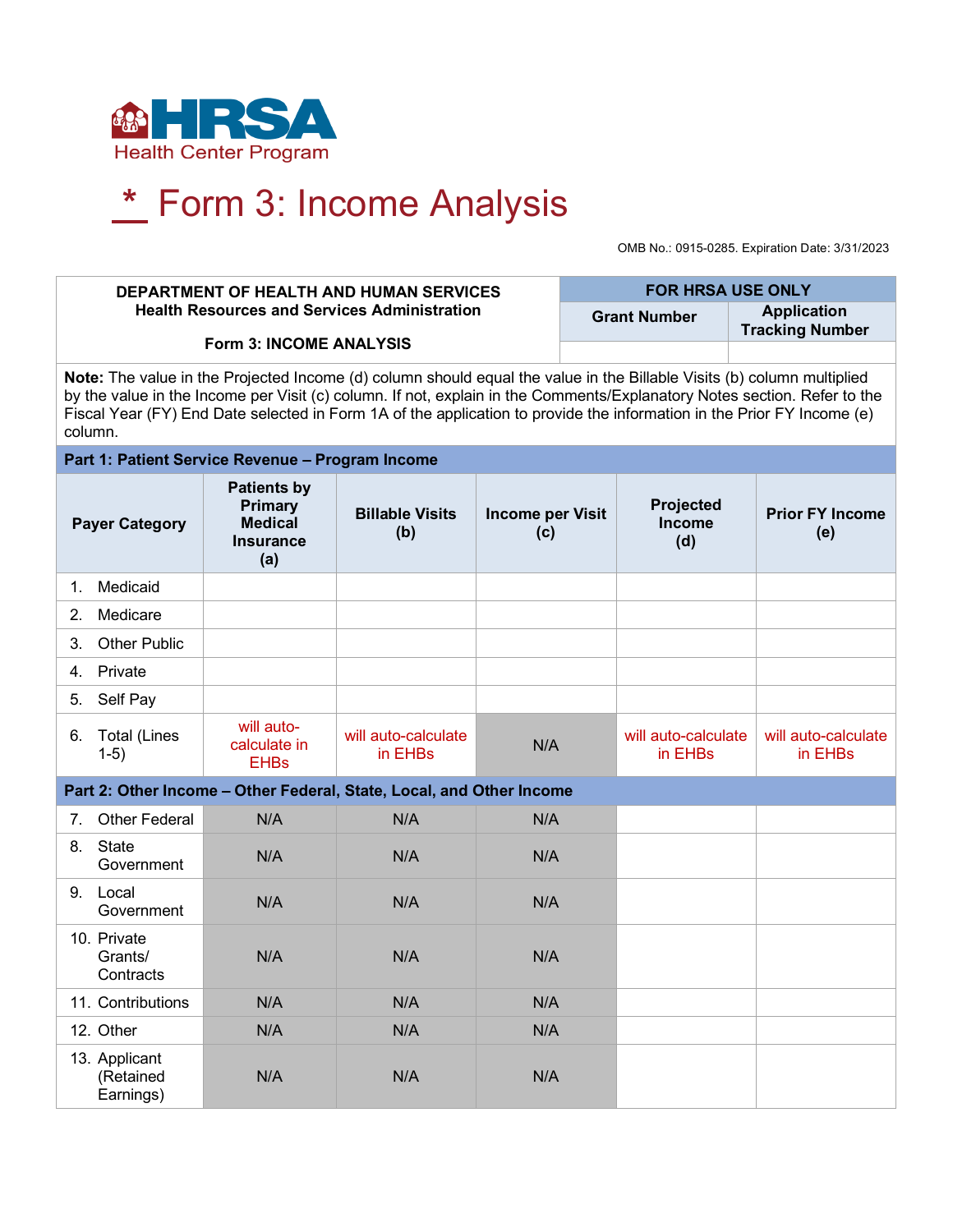| <b>Payer Category</b>                                                            | <b>Patients by</b><br><b>Primary</b><br><b>Medical</b><br><b>Insurance</b><br>(a) | <b>Billable Visits</b><br>(b) | <b>Income per Visit</b><br>(c) | Projected<br><b>Income</b><br>(d) | <b>Prior FY Income</b><br>(e)  |  |  |  |  |  |
|----------------------------------------------------------------------------------|-----------------------------------------------------------------------------------|-------------------------------|--------------------------------|-----------------------------------|--------------------------------|--|--|--|--|--|
| 14. Total Other:<br>(Lines 7-13)                                                 | N/A                                                                               | N/A                           | N/A                            | will auto-calculate<br>in EHBs    | will auto-calculate<br>in EHBs |  |  |  |  |  |
| Total Non-Federal (Non-Health Center Program) Income (Program Income Plus Other) |                                                                                   |                               |                                |                                   |                                |  |  |  |  |  |
| 15. Total Non-<br>Federal<br>$(Lines 6+14)$                                      | N/A                                                                               | N/A                           | N/A                            | will auto-calculate<br>in EHBs    | will auto-calculate<br>in EHBs |  |  |  |  |  |
| <b>Comments/Explanatory Notes (if applicable)</b>                                |                                                                                   |                               |                                |                                   |                                |  |  |  |  |  |
|                                                                                  |                                                                                   |                               |                                |                                   |                                |  |  |  |  |  |

Public Burden Statement: Health centers (section 330 grant funded and Federally Qualified Health Center look-alikes) deliver comprehensive, high quality, cost-effective primary health care to patients regardless of their ability to pay. The Health Center Program application forms provide essential information to HRSA staff and objective review committee panels for application evaluation; funding recommendation and approval; designation; and monitoring. The OMB control number for this information collection is 0915-0285 and it is valid until 3/31/2023. This information collection is mandatory under the Health Center Program authorized by section 330 of the Public Health Service (PHS) Act [\(42 U.S.C. 254b\)](http://uscode.house.gov/view.xhtml?req=granuleid:USC-prelim-title42-section254b&num=0&edition=prelim). Public reporting burden for this collection of information is estimated to average 1 hour per response, including the time for reviewing instructions, searching existing data sources, and completing and reviewing the collection of information. Send comments regarding this burden estimate or any other aspect of this collection of information, including suggestions for reducing this burden, to HRSA Reports Clearance Officer, 5600 Fishers Lane, Room 14N136B, Rockville, Maryland, 20857 or [paperwork@hrsa.gov.](mailto:paperwork@hrsa.gov) 

#### **Instructions**

Form 3 collects the projected income from all sources other than this Health Center Program funding request for the **first budget year** of the proposed project. Form 3 is divided into two parts: (1) Patient Service Revenue - Program Income and (2) Other Income - Other Federal, State, Local, and Other Income.

### **Part 1: Patient Service Revenue ‒ Program Income**

Patient service revenue is income directly tied to the provision of services to health center patients. This includes services reimbursed by health insurance plans, managed care organizations, categorical grant programs (e.g., breast and cervical cancer screening), employers, and health provider organizations. Reimbursements may be based upon visits, procedures, member months, enrollees, achievement of performance goals, or other service related measures.

The program income section groups billable visits and income into the same five payer groupings used in the [UDS Manual.](https://bphc.hrsa.gov/sites/default/files/bphc/datareporting/pdf/2020-uds-manual.pdf) All patient service revenue is reported in this section of the form.

Patient service revenue includes income earned from Medicaid and Medicare rate settlements and wrap reconciliations that are designed to make up the difference between the approved FQHC rate and the interim amounts received. It includes risk pool and other incentive income, as well as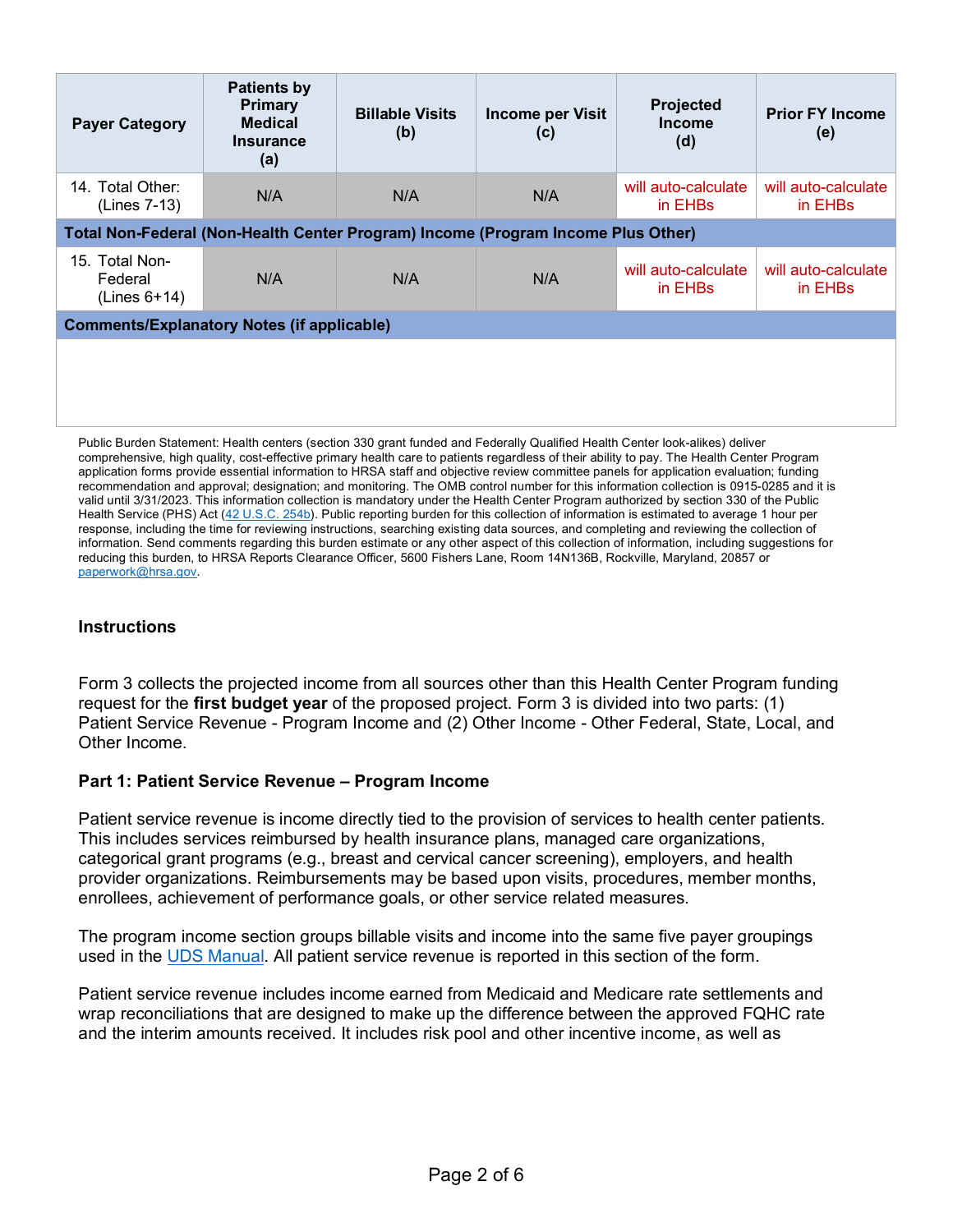primary care case management fees. If you do not have an FQHC cost reimbursement rate from Medicaid and Medicare, contact your PCA for help with the application process.<sup>[1](#page-2-0)</sup>

Only include patient service revenue associated with sites and services proposed in this application.

**Patients by Primary Medical Insurance - Column (a):** The projected number of unduplicated patients classified by payer based on the patient's primary medical insurance (payer billed first). Patients are classified in the same way as in the [UDS Manual,](https://bphc.hrsa.gov/datareporting/reporting/index.html) Table 4, lines 7 – 12. Examples for determining where to count patients include:

- Classify a crossover patient with Medicare and Medicaid coverage as a Medicare patient on line 2.
- Classify a Medicaid patient with no dental coverage who is only seen for dental services as a Medicaid patient on line 1 with a self-pay visit on line 5.

**Billable Visits - Column (b):** Includes all billable/reimbursable visits.<sup>[2](#page-2-1)</sup> The value is typically based on assumptions about the amount of available clinician time, clinician productivity (visits per unit of time), and mix of billable visits by payer. Do not include billable services related to laboratory, pharmacy, imaging, and other ancillary services in this column. (See [Ancillary Instructions](#page-3-0) under Payer Categories below.) Note other significant exclusions or additions in the Comment/Explanatory Notes section at the bottom of the form.

**Note:** The patient service revenue budget is primarily based on income per visit estimates. However, some forms of patient service income do not generate reportable visits, such as income from laboratory or pharmacy services, capitated-managed care, performance incentives, wrap payments, and cost report settlements. Based on historical experience, you may choose to include some or all of this income in the income per visit assumption. You may also choose to separately budget for some or all of these sources of patient service income.

**Income per Visit – Column (c):** Calculated by dividing projected income in Column (d) by billable visits in Column (b).

**Projected Income – Column (d):** Projected accrued net revenue, including an allowance for bad debt, from all patient services for each pay grouping. Pharmacy income may be estimated using historical data to determine the number of prescriptions per medical visit and the average income per prescription. Consolidate all separate projections of income and report them here.

**Prior FY Income – Column (e):** The income data from the health center's most recently completed fiscal year, which will be either interim statement data or audit data, when available.

### **Alternative Instructions for Capitated Managed Care:**

Health centers may use their own methods for budgeting patient service income other than those noted above, but must report the consolidated result in the Projected Income Column (d), along with the related data requested in Columns (a) through (e). Income for each service may be estimated by multiplying the projected visits by assumed income per visit. For example, capitated managed care income may be based on member-month enrollment projections and estimated capitation rates for

<sup>1</sup> For a listing of HRSA-supported PCAs, refer to HRSA's [Strategic Partnerships webpage.](https://bphc.hrsa.gov/qualityimprovement/strategicpartnerships/index.html)

<span id="page-2-1"></span><span id="page-2-0"></span> $2$  These visits will correspond closely with the visits reported on the [UDS Manual](https://bphc.hrsa.gov/datareporting/reporting/index.html) Table 5, excluding enabling service visits.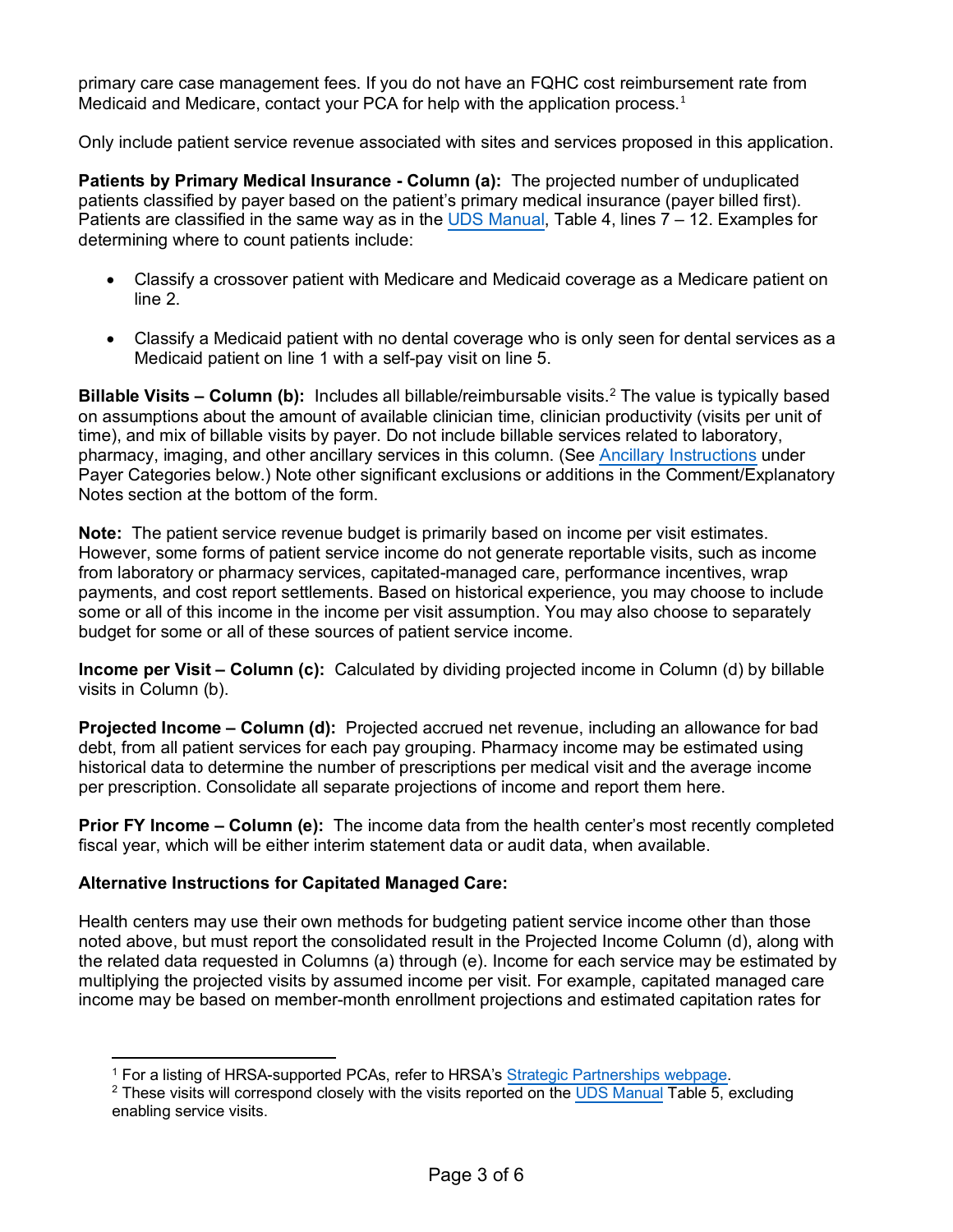each plan, grouped by payer and added to the projected income. Enter the estimated visits associated with these managed care plans in Column (b).

**Payer Categories (Lines 1 – 5):** The five payer categories (Medicaid, Medicare, Other Public, Private, and Self-Pay) reflect the five payer groupings in UDS. The [UDS Manual](https://bphc.hrsa.gov/datareporting/reporting/index.html) includes definitions for each payer category.

Visits are reported on the line of the primary payer, which is the payer billed first. When a single visit involves more than one payer, attribute each portion of the visit income to the payer group from which it is earned. In cases where there are deductibles and co-payments to be paid by the patient, report that income on the self-pay line. If the co-payment is to be paid by another payer, report that income on the other payer's line. It is acceptable to include that income on the primary payer line, if you cannot accurately associate the income to secondary and subsequent sources.

<span id="page-3-0"></span>**Ancillary Revenue Instructions:** All service revenue is to be classified by payer, including pharmacy and other ancillary service revenue. If you do not normally classify the projected ancillary or other service revenue by payer category, allocate the projected income by payer group using a reasonable method, such as the proportion of medical visits or charges. The method used should be noted in the Comments/Explanatory Notes section at the bottom of the form.

**Medicaid (Line 1):** Income from FQHC cost reimbursement; capitated managed care; fee-forservice managed care; Early Periodic Screening, Diagnosis, and Treatment (EPSDT); Children's Health Insurance Program (CHIP); and other reimbursement arrangements administered either directly by the state Medicaid agency or by a fiscal intermediary. It includes all projected revenue from managed care capitation, settlements from FQHC cost reimbursement reconciliations, wraparound payments, performance incentives, pharmaceutical reimbursements, and primary care case management.

**Medicare (Line 2):** Income from the FQHC cost reimbursement, capitated managed care, fee-forservice managed care, Medicare Advantage plans, and other reimbursement arrangements administered either directly by Medicare or by a fiscal intermediary. It includes all projected income from managed care capitation, settlements from the FQHC cost reimbursement reconciliations, risk pool distributions, performance incentives, pharmaceutical reimbursements, and case management fee income.

**Other Public (Line 3):** Income not reported elsewhere from federal, state, or local government programs that is earned for providing services or pharmaceuticals that is unearned or based upon meeting the plan's eligibility criteria. A CHIP operated independently from the Medicaid program is an example of other public insurance as is the COVID-19 Uninsured Program. Other Public income also includes income from categorical grant programs when the grant income is earned by providing services (e.g., Centers for Disease Control and Prevention's (CDC) National Breast and Cervical Cancer Early Detection Program).

**Private (Line 4):** Income earned from private insurance plans, managed care plans, and other private contracts for services or pharmaceuticals. This includes plans such as commercial insurance (e.g., Blue Cross and Blue Shield), managed care plans, self-insured employer plans, group contracts with unions and employers, service contracts with employers, and Veterans Health Administration Community Based Outpatient Clinic (CBOC) contracts. Revenue from health benefit plans that are earned by government employees, veterans, retirees, and dependents, such as TRICARE, the federal employee health benefits program, state employee health insurance benefit programs, teacher health insurance, and similar plans are to be classified as private insurance.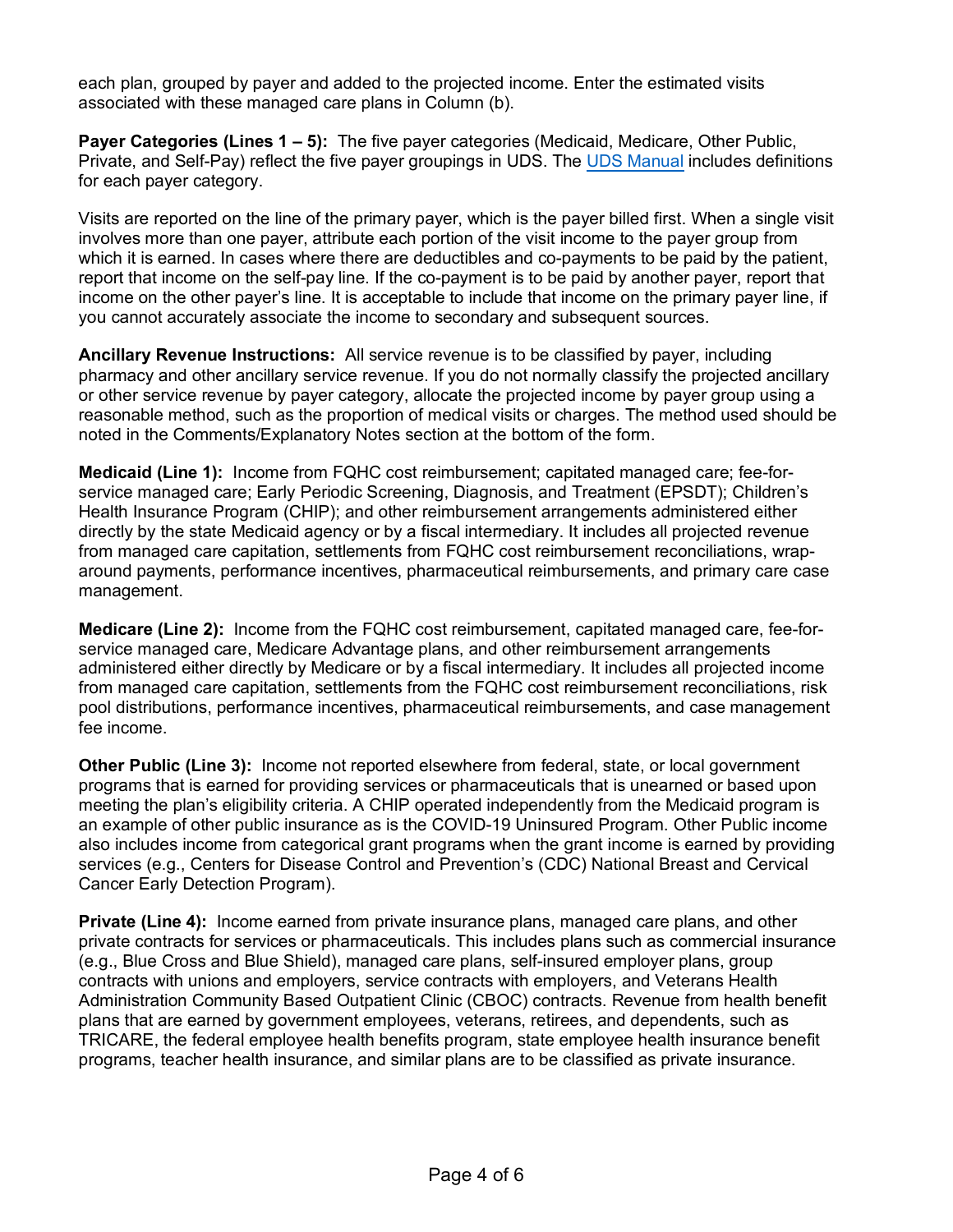**Self-Pay (Line 5):** Income from patients, including full-pay, self-pay, and sliding fee patients, as well as the portion of the visit income for which an insured patient is personally responsible.

**Total (Line 6):** Sum of lines 1-5.

## **Part 2: Other Income – Other Federal, State, Local, and Other Income**

This section includes all income other than the patient service revenue shown in Part 1 (exclusive of this Health Center Program funding request). It includes other federal, state, local, and other income. It is revenue that is earned but not directly tied to visits, procedures, or other specific services. It includes income from services provided to non-health center patients (see examples below). This would include income from in-house retail pharmacy sales to individuals who are not patients of the health center. Income is to be classified based on the source from which it was received and not the source from which it originated.

**Other Federal (Line 7):** Income from direct federal funds, where your organization is the recipient of a notice of award (NoA) directly from a federal agency. It includes funds from federal sources such as Health Center Program COVID-19 supplemental funding (grant award number begins with H8C, H8D, or H8E), Expanding Capacity for Coronavirus Testing (ECT), American Rescue Plan Funding for Health Centers, other COVID-19 funding, the CDC, Housing and Urban Development (HUD), Centers for Medicare & Medicaid Services (CMS), Department of Health and Human Service funding under the Ryan White HIV/AIDS Program Part C, School-Based Health Center Capital grants, and others. The CMS EHR incentive program income is reported here to be consistent with the [UDS Manual.](https://bphc.hrsa.gov/datareporting/reporting/index.html) Exclude this Health Center Program funding request.

**State Government (Line 8):** Income from state government funding, contracts, and programs, including uncompensated care funding; state indigent care income; emergency preparedness funding; mortgage assistance; capital improvement funding; school health funding; Special Supplemental Nutrition Program for Women, Infants, and Children (WIC); immunization funding; and similar awards.

**Local Government (Line 9):** Income from local government grants, contracts, and programs, including local indigent care income, community development block grants, capital improvement project funding, federal funding awarded through intermediaries, and similar awards. For example, include: (1) income earned under a contract with the local Department of Health to provide services to the Department's patients, and (2) Ryan White Part A that is awarded through municipalities.

**Private Grants/Contracts (Line 10):** Income from private sources, such as foundations, nonprofits, hospitals, nursing homes, drug companies, employers, other health centers, and similar entities. For example, if you operate a pharmacy in part for your own patients and, in part as a contractor to another health center, report the pharmacy income for your own patients in Part 1 under the appropriate payer categories and the income from the contracted health center on this line.

**Contributions (Line 11):** Income from private entities and individual donors that may be the result of fundraising.

**Other (Line 12):** Incidental and other income not reported elsewhere, including items such as Payroll Protection Program revenue, interest income, patient record fees, vending machine income, dues, and rental income. Applicants typically have at least some "other" income to report on Line 12.

**Applicant (Retained Earnings) (Line 13):** The amount of funds needed from your retained earnings or reserves in order to achieve a breakeven budget. Explain in the Comments/Explanatory notes section why your funds (retained earnings) are needed for this purpose. Amounts from non